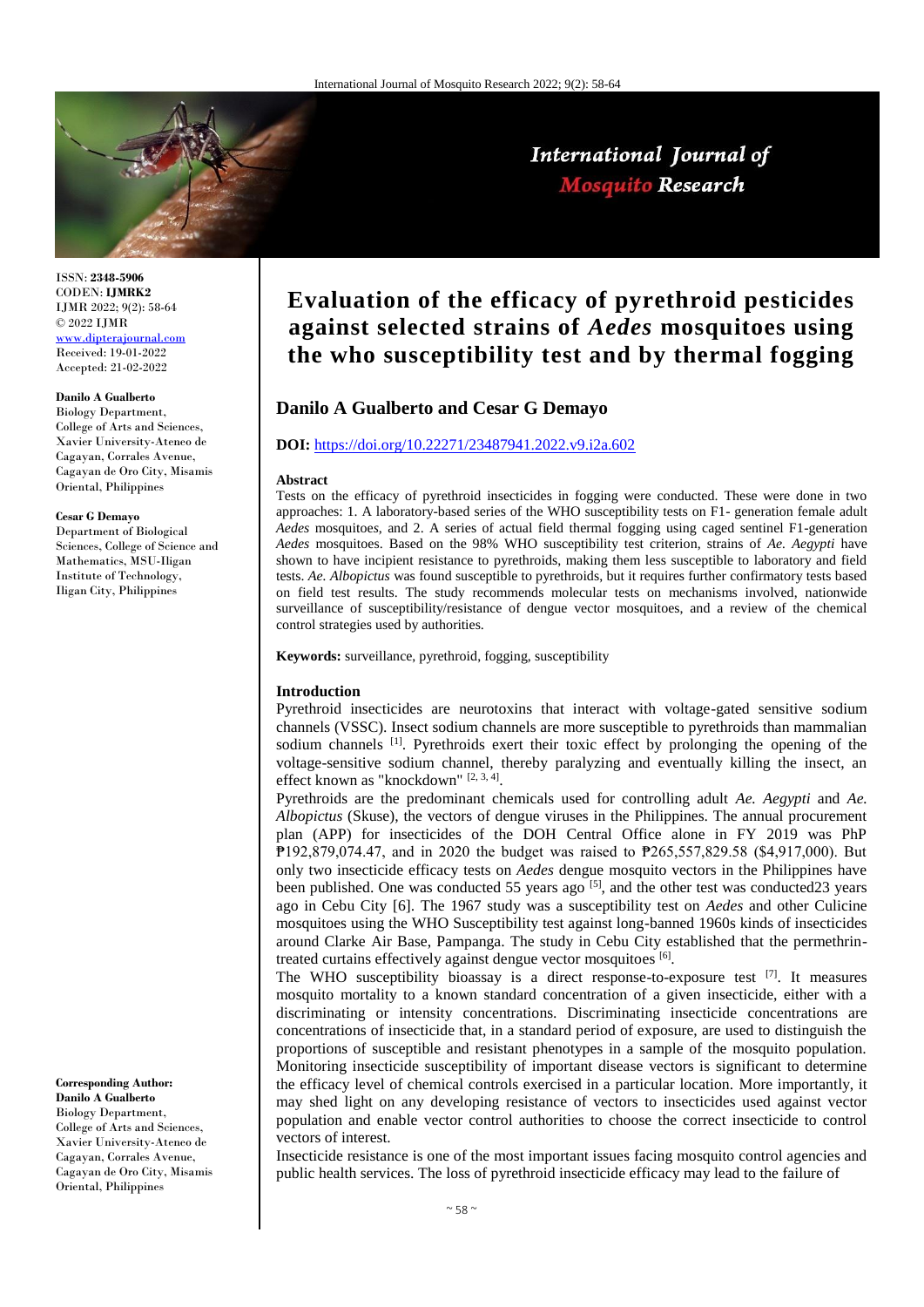mosquito vector control measures, resulting in increased disease transmission [2]. This loss will cause even more considerable capital investment into mosquito control programs by the government, e.g., the development or procurement of new insecticides, which may cause a direct socio-economic impact on a country in terms of labor and/or costs.

In the Philippines, many entomologic and dengue control researches have been conducted [8], but publications about evaluations on insecticide interventions are wanting. Without a doubt, monitoring of insecticide efficacy is necessary because

(1) It initiates the determination of insecticide resistance,

(2) Checks the appropriateness of control methods, and

(3) Determines potential causes of control failures, should they occur <sup>[7]</sup>. Since the Philippines' National Dengue Prevention and Control Programme, dengue vector interventions have been launched [9]. But has there been any evaluation of these interventions? According to literature and case studies on dengue vector-control services, none of the countries studied have a regular monitoring and evaluation process; no plans exist, and no budget is allocated for monitoring interventions [10].

This study aimed to conduct efficacy testing of pyrethroids on dengue mosquito vectors, *Ae. Aegypti* and *Ae. Albopictus*, under laboratory and field conditions. The null hypothesis tested here was that both mosquito species¸ *Ae. aegypti* and *Ae. Albopictus,* are susceptible to the insecticides used for dengue mosquito vector control.

The principal objective of this study was to determine the level of susceptibility of laboratory-reared F1-generation adults of *Ae. Aegypti* and *Ae. Albopictus* to pyrethroid insecticides. In finding out *Aedes* susceptibility to pyrethroids, first, thermal fogging was done by employing the WHO protocol of susceptibility test of *Aedes* dengue mosquitoes using diagnostic concentrations of pyrethroids. The second method was entomological field evaluation of thermal fogging using sentinel cages containing adult *Aedes* dengue vector mosquitoes. Field evaluation was done every time the Sanitary Health Inspectors of the City Health Office were on scheduled fogging activities. The evaluations were based on percent knockdown and mortality every 24-72 hours of exposure to the pyrethroid pesticides.

## **Materials and Methods**

### **Establishment of Insectary**

Field-caught *Ae. Aegypti* and *Aedes albopictus* larvae from tires and bamboo cuttings were reared to adulthood in shallow, white plastic pans at an insectary. Confirmation of correct test species was done during larval and adult stages by subsampling and microscopic examination of identifying characters. As adults, females of *Ae. Aegypti* and *Ae. Albopictus* emerged from the rearing pans, were segregated from males, and transferred to separate 1ft x 1ft insect cages. The males were sustained by 10% sucrose and maintained in individual cages inside large styroboxes for breeding purposes until they reached the limits of their lifespan. The adult female *Aedes mosquitoes* were secured in separate, insulated 1 ft. x 1 ft. cages until used for the WHO insecticide susceptibility test.

# **WHO Insecticide Susceptibility test procedure**

The WHO Susceptibility test kit consists of six (6) pairs of clear, plastic tubes with specialized caps on each end and sets

of insecticide-impregnated papers. The insecticideimpregnated papers used in this study contained discriminating concentrations of permethrin 0.75%, etofenprox 0.5%, bifenthrin 0.2%, and deltamethrin 0.05%. Each run of the WHO insecticide susceptibility test required hundred-fifty individual mosquitoes sampled from a vector population of interest. The whole procedure required four (4) batches of twenty-five (25) individual mosquitoes as treatment or experimental groups and two (2) other groups of twenty-five (25) individual mosquitoes each to serve as the control. Sufficient time was followed for monitoring and recording mosquito knockdowns and mortalities. The insecticide susceptibility test was done in sequences of two experimental batches and one control group at a time. The subsequent two other test batches of experimental and control groups of mosquitoes were tested a day after within the same period as the previous run (6:00-8:00 a.m. at a range of 26- 28°C room temperature and relative humidity range of 60- 70%). The insecticide-impregnated papers in-between tests were sealed and stored in a refrigerator.

The 2-5 days old adult female mosquitoes were transferred to smaller 5-in x 5-in cages during the test. Subsamples of 10 *Aedes* mosquitoes were first aspirated and examined morphologically to confirm the species. Scutal markings were used to ascertain the species of the test mosquitoes.

The susceptibility kit's mosquito holding tubes were first prepared by inserting and clipping rolled clean, white 12cm x 15cm papers to the interior wall of the holding tubes. The papers were labeled correctly on the outside so that no mix-up of test mosquito batches happened when they were transferred to their respective holding containers for 24-78-hrs observation.

Groups of twenty-five (25) *Aedes* mosquito individuals were aspirated from the small 5-in x 5-in cages and transferred to three (3) green-dotted holding tubes through the filling hole in the slide, preparing three (3) replicates of 25 mosquitoes per tube. The mosquitoes were secured in the holding tube by closing the sliding port and set upright for 1 hour. The number of mosquitoes immobilized (knockdown) within the hours of exposure at 10-minute intervals was recorded. After an hour, any moribund or dead were removed from the tubes using a handheld bulb aspirator. A cotton ball plug was used to prevent live mosquitoes from escaping.

The treatment and control tubes were also prepared in a different but parallel procedure. One oil-treated paper (as control) was inserted into yellow-dotted tubes, and two pyrethroid-impregnated papers (as treatment) were inserted into two red-dotted exposure tubes, with all labels of the papers facing the exterior of each tube. Wire clips were used to fasten the papers against the walls of the tubes and secured with screened screw caps.

When all these were in place, these exposure tubes and control tubes were securely screwed to the bottom of the holding tubes. The sliding units were momentarily slid open, and the mosquitoes were mouth-blown into the exposure and control tubes, then closed the sliding elements between the tubes again. A duct tape secured the sliding elements. The mosquitoes were kept in the exposure tubes and control tubes for an hour. A timer and handheld counter counted and recorded the number of mosquitoes knocked down by the insecticide at 10 minutes intervals.

After an hour, the mosquitoes that remained alive were transferred back to the holding tubes by reversing the earlier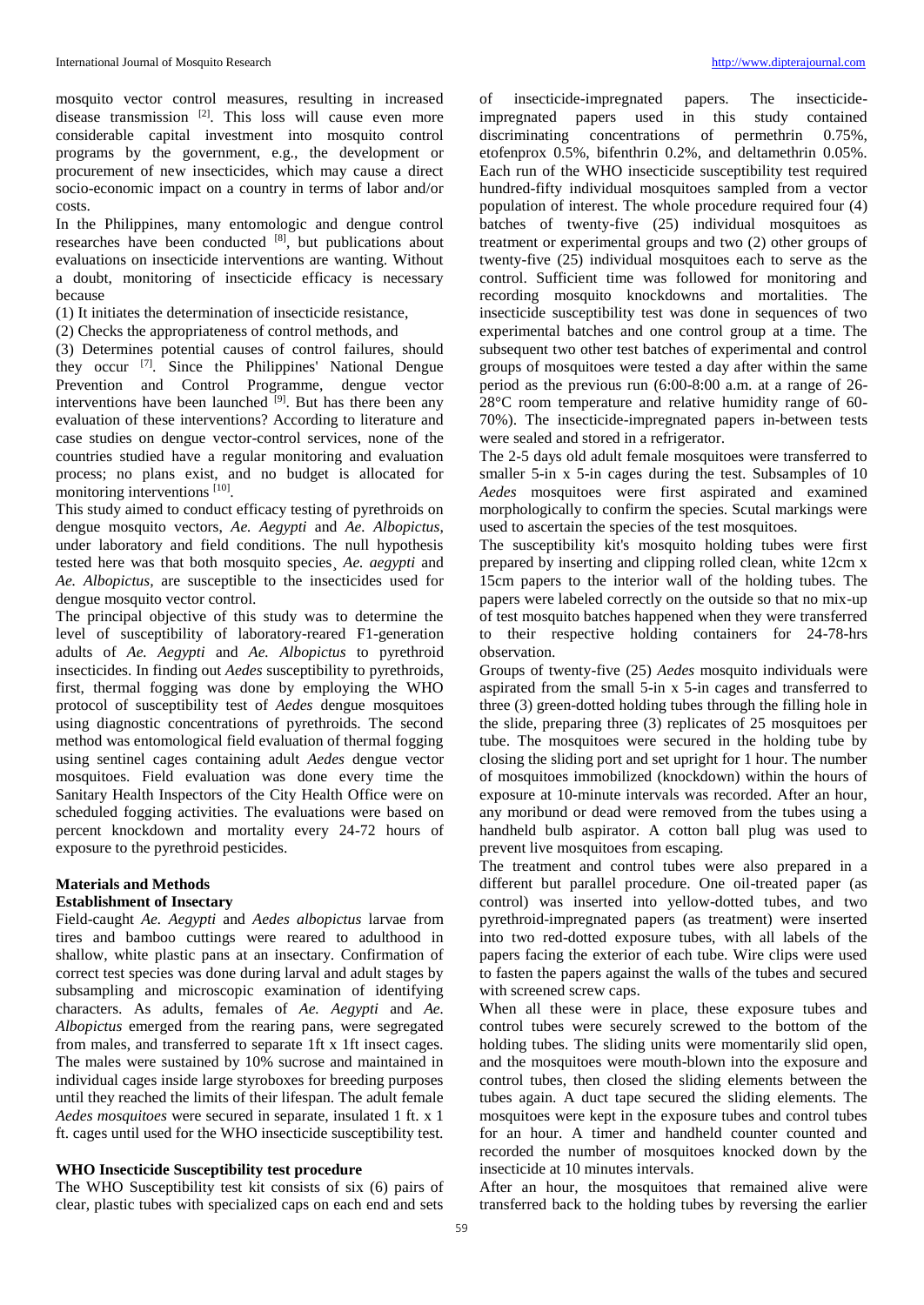procedure of mosquito transfer. The exposure tubes and control tubes were detached, and the dead mosquitoes in each tube were collected and preserved. The holding tubes with the live mosquitoes were stored and sustained with 10% sucrose in small screen-topped containers for 24 hours.

After 24 hours, the number of dead and live mosquitoes was counted and recorded for the final time. The mosquitoes were terminated two days after. An adult mosquito was considered alive during data gathering when it could fly, regardless of the number of legs remaining. A mosquito was deemed to be dead if it were immobile or knocked down, regardless of having complete legs or not.

The following day, the test was repeated for the second batch of two (2) experimental and one (1) control group of twentyfive (25) individual mosquitoes to complete one run of the WHO insecticide susceptibility test. Two more complete runs of the test were done in subsequent months to confirm the findings. To avoid the effects of confounding meteorological variables, no tests were done after a day of rain nor on a day with forecasted rain.

### **Determination of susceptibility and resistance**

The assessment of mortality, i.e., the count of dead mosquitoes in both exposure and control tubes, was made during the test and 24 hours post-exposure period. Mortality was calculated by adding the number of mosquitoes killed across all four exposure and expressing this as a percentage of the total number of exposed mosquitoes:

The criterion for insecticide resistance used here was based on the WHO guidelines (WHO, 2013), which consider that a population is (1) fully susceptible if the final percentage mortality is >98%, (2) incipient resistant if 80-97 percent mortality is observed, and (3) considered resistant if mortality is <80%.

# **Field entomological evaluation of fogging**

The schedules and locations of fogging activity by the vector control personnel of the City Health Sanitary Inspectors were regularly monitored. Upon notification by the sanitary inspector's team, preparations were done immediately to evaluate fogging on site. The sentinel mosquitoes were the most important preparation, composed of adult female *Ae. Aegypti,* and *Ae. Albopictus.* A mixture of adult, female *Ae. Aegypti* (75%) and *Ae. albopictus* (25%) in thirty (30) sentinel cages (15 indoor, 15 outdoor) were used as sentinel populations in the field. The sentinel mosquitoes were brought to the planned fogging site 1.5-2 hours ahead of the scheduled activity. They were transported in 1ft x 1ft cages draped with wet towels to prevent the desiccation of the insects during transit (Fig. 1).



Fig 1: Indoor thermal fogging (A); an outdoor sentinel cage (B); Observing knockdown and mortality of sentinel mosquitoes in an indoor sentinel cage (C).

The mosquitoes were then transferred to 1ft (height) x 0.5ft (diameter) cylindrical sentinel cages constructed mainly from stiff polyethylene net rolled into a cylinder and a base made of circular white sliced foam. The top of the cylindrical sentinel cage was topped by a narrower cylinder of soft tulle netting to act as a "chimney" for easy access and transfer of sentinel mosquitoes (Fig 1).

Before the fogging activity and with homeowners' consent, 15 sentinel cages were hung indoors, and another set of 15 cages was placed outdoors at fifteen (15) different households. 15- 30 minutes after fogging, the number of dead and moribund test mosquitoes in the sentinel cages were counted *in situ* and recorded for indoor and outdoor locations. Control setup for each experimental village was set upwind roughly a kilometer away from the fogging zone, where only crude oil mixture was used minus the insecticide.

The sentinel cages with live and dead mosquitoes were

immediately taken back to their respective boxes in the transport vehicle, draped in water-soaked towels, and then brought back to the laboratory and transferred to small screentopped containers. Surviving *Aedes* mosquitoes in sentinel cages were sustained with 10% sucrose for 24 hours. Twentyfour hours later, the number of live, moribund, and additional dead Aedes mosquitoes was counted and added to the field record for each species. The mosquitoes were further held and sustained in their respective containers for 48 hours before being terminated.

# **Results and Discussion**

#### **3.1. WHO Susceptibility test results**

After 1-hour exposure to four pyrethroid insecticides following WHO susceptibility test methods, the total percent knockdown and mortality in sampled *Aedes aegypti*  population was 85.17% and 85.33%, respectively, during the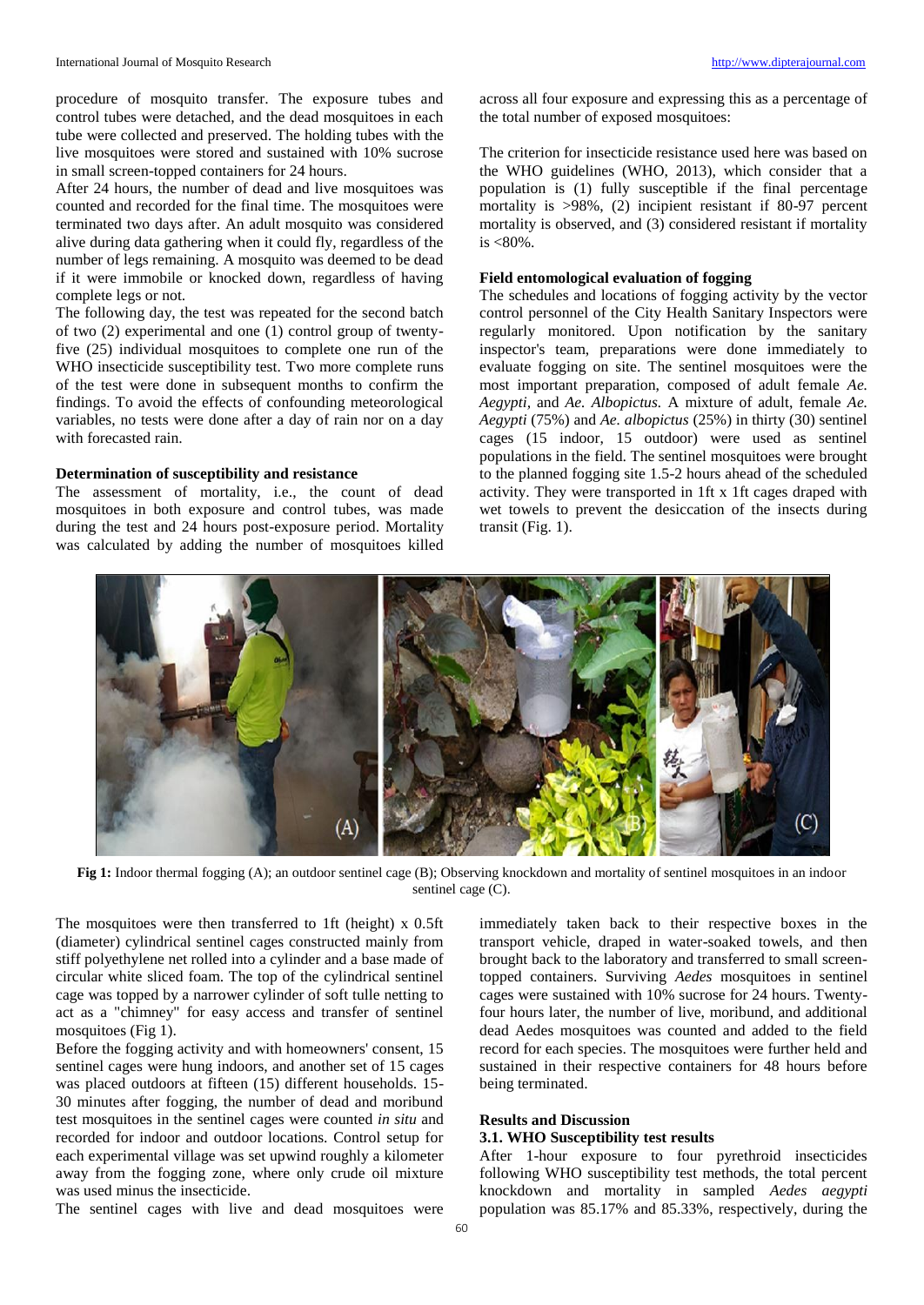sampled *Ae. Albopictus* population showed percent knockdown and mortality of 98.10% and 98.32%, respectively (Table 1, Fig. 2 &3). The observed 85.33% mortality in *Aedes aegypti* was too low for the acceptable range of WHO standard, 98-100% mortality. It was observed that among *Aedes aegypti* individuals that were initially knocked down during the 1-hour exposure, some 15% of these recovered.

| <b>Table 1:</b> Average percent knockdowns and mortalities of Cagayan |
|-----------------------------------------------------------------------|
| de Oro strains of <i>Aedes</i> dengue mosquito vectors to pyrethroid  |
| insecticides.                                                         |

|                    | Aedes aegypti                        |       | <b>Aedes albopictus</b> |       |
|--------------------|--------------------------------------|-------|-------------------------|-------|
| Pyrethroid         | KnockdownMortalityKnockdownMortality |       |                         |       |
| Permithrin 0.75%   | 81.67                                | 83    | 98.33                   | 98.96 |
| Etofenprox 0.5%    | 86.67                                | 86    | 98                      | 98    |
| Bifenthrin 0.2%    | 84.67                                | 84    | 98.33                   | 98.67 |
| Deltamethrin 0.05% | 87.67                                | 88.33 | 97.67                   | 97.67 |
| Average            | 85.17                                | 85.33 | 98.08                   | 98.32 |



**Fig 2:** *Ae. Aegypti* knockdown rates in 1-hour exposure to Pyrethroids at 30-mins interval.



**Fig 3:** *Ae. Albopictus* knockdown rates in 1-hour exposure to Pyrethroids at 30-mins intervals.

The sample population of *Ae. Albopictus,* on the other hand, showed a percent knockdown and mortality at 98.02% and 98.32%. These rates lie within the lower limit of the 98-100% standard range of WHO for species susceptible to insecticides. (See Table 1). No significant differences in knockdown rates

for all pyrethroids within *Ae. Aegypti* or *Ae. Albopictus* sample populations were detected, but knockdown scores between species showed very significant differences  $(p=6.7x10^{-0.5} < 0.05)$  (Fig 4).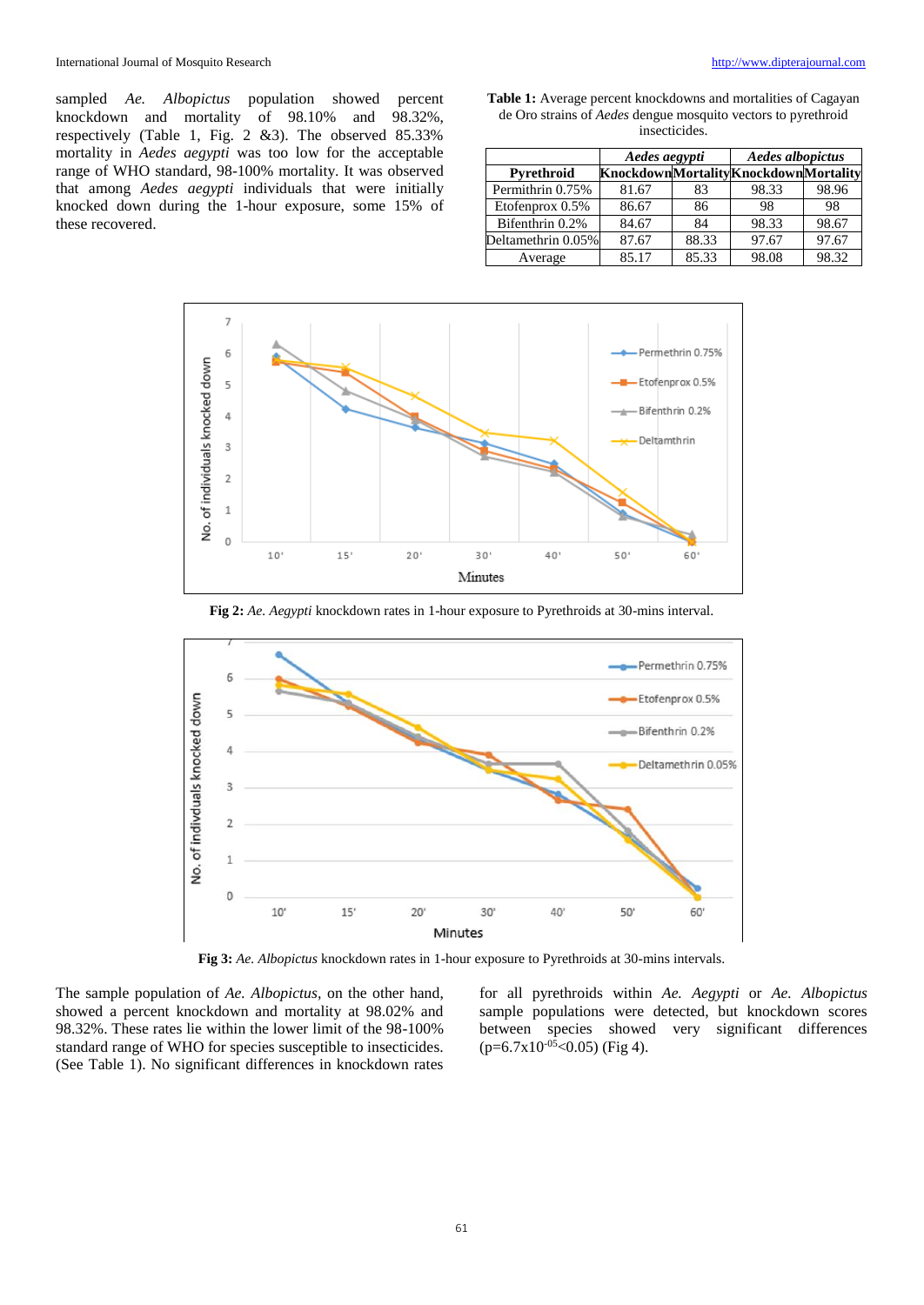

**Fig 4:** Boxplot of means of knockdown scores between *Ae. Aegypti* and *Ae. Albopictus*

Statistical analysis of means of mortality (dead and moribund) between *Ae. Aegypti* and *Ae. Albopictus* showed highly significant p values ( $p=1.30x10^{-25}$ <0.05), suggesting that the null hypothesis be rejected. According to the WHO guidelines, if observed mortality is between 90 and 97%, the presence of the resistant gene in the vector population must be confirmed by additional tests with the same insecticide on the same population, or by molecular assays for known resistance mechanisms [7]. Resistance is confirmed if at least two other tests consistently show mortality below 98%. Since molecular tests were inaccessible during this work, further rounds of susceptibility tests were the alternative to confirm the findings. Two more rounds of susceptibility tests were done following the results of the first susceptibility test a month later. The results presented here integrate the results of the follow-up susceptibility tests.

Since the first report of mosquito resistance to chlorinatedhydrocarbon insecticides, the research effort to understand insecticide resistance in mosquitoes has been intense [11]. Many studies report multiple mechanisms involved across major genera of mosquitoes, namely *Anopheles, Culex,* and *Aedes* [12-19]. But only two were extensively studied and widely accepted mechanisms. These mechanisms best explain how insecticide resistance develops either by increased metabolic detoxification of insecticides or target protein insensitivity [11, 26].

In recent years, insecticide resistance in *Ae, aegypti* and *Ae. Albopictus* have engaged more investigators because of the mosquitoes' global distribution and role in various disease transmission, and insecticide resistance in these species has been rampant  $[2, 19, 20, 21]$ . The increasing resistance can be due to the increased metabolic detoxification of the insecticide. The increase results in increasing detoxifying enzyme synthesis, facilitating quick biodegradation of the insecticide. The most involved metabolic detoxification mechanisms were mixed-function oxidases (p450 mediated monooxygenases), esterases, and glutathione S-transferases (GSTs). Insecticide resistance can also be attributed to target protein insensitivity. The *Vssc* (voltage-sensitive sodium channel) gene, for example, is said to undergo mutations that lead to sodium ion

channel insensitivity to pyrethroids.

The contrasting pyrethroid susceptibilities of the local Cagayan de Oro strains of *Ae. Aegypti* and *Ae. Albopictus* are probably a disproportionate consequence of the city's decades-old dengue vector control strategy. During outbreaks and routine runs, the local *Aedes* vector control practice has been heavily reliant on only one approach: chemical control with thermal fogging. And this chemical control had mainly been targeting urban areas during fogging that may have exposed only the more domicile *Ae. Aegypti* than the sylvan and rural *Ae. Albopictus.* These decades of exposure may have induced more development of insecticide resistance in *Ae. Aegypti* population than in *Ae. Albopictus*. This disproportionate insecticide resistance among the major dengue vector mosquito populations has been observed elsewhere in Haiti, Thailand, New Zealand, Malaysia, Vietnam, Papua New Guinea, and Central Africa [17, 18, 22, 23 24, 25] .

#### **3.2. Caged mosquito field evaluation of thermal fogging**

The CDO City Health Sanitary Inspectors used two kinds of insecticide formulations during thermal fogging activities at various Cagayan de Oro City sites: Pesguard® (consisting of σ-Tetramethrin, 40g/L + Cyphenothrin, 120g/l + solvent, 1L) and Resigen® (comprised of Bioallethrin, 7.2g/L+Permethrin,173.1g/L + Piperonyl Butoxide, 155.9g/L). These formulations compose mainly synthetic pyrethroids as mosquito-killing agents for the thermal fogging of dengue vector mosquitoes. The fogging device used was PulsFog™ K10 thermal fogging machine made by Frans Veugen Company. Data was gathered from five (5) fogging activities by the team of Sanitary Inspectors of Cagayan de Oro City Health Office, headed by Mr. Sergio Ramon R. Bautista, and another five (5) fogging activities by a private pest control team (name withheld upon request). After recording the mortality and knockdown in the field at indoor and outdoor locations, the sentinel cages were immediately transported back to the laboratory for 24-72 hours of observation and data gathering.

In the field evaluation of fogging, percent knockdown and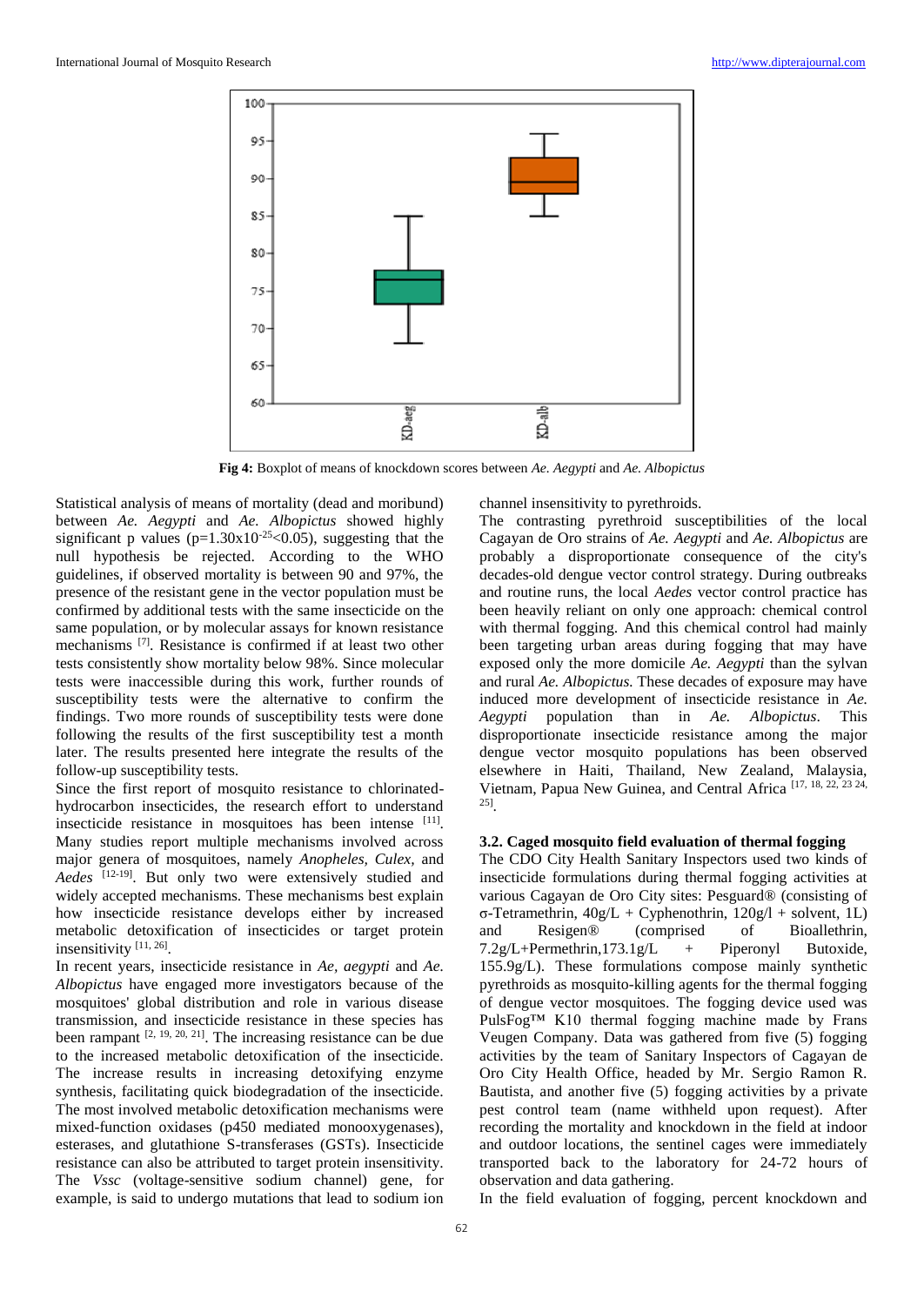percent mortality of *Aedes aegypti* was 74.8% and 83.3%, respectively, while *Aedes albopictus* percent knockdown and percent mortality was 90.5% and 95.8% (See Table 2). The average percent mortality of *Aedes aegypti* calculated from indoor field evaluation was slightly lower than the laboratory findings (83.05%> 85.30%), but no significant difference was detected in their means (p=0.987>0.05). Both laboratory and field results suggest that incipient resistance is present in the population based on the WHO susceptibility test criterion. The mortality scores and average percent mortality of *Aedes albopictus* (95%) in the field were consistent with the laboratory findings.

**Table 2:** Percent knockdown and mortality of *Ae. Aegypti* and *Ae. Albopictus* 24 hours after fogging at various sites of Cagayan de Oro based on indoor and outdoor sentinel cages

|                   |        | % Knockdown | % Mortality |         |  |
|-------------------|--------|-------------|-------------|---------|--|
|                   | Indoor | Outdoor     | Indoor      | Outdoor |  |
| Aedes aegypti     |        | 73          | 84.05       | 84.35   |  |
| Aedes albopictus  | 91     | 90.2        | 96.1        | 95.5    |  |
| Relative humidity | 65     | 62.10       | 65          | 62.10   |  |
| Temperature       | 29     | 31.90       | 29          | 31.90   |  |

When indoor and outdoor mortality scores of *Aedes*  mosquitoes were compared by their means with one-way ANOVA, no significant differences were found  $(p=0.195<0.05)$ . Means in mortality scores were also compared based on the insecticide brand used (Pesguard® vs. Resigen®); no significant differences were found either (p=0.750>0.05). The Resigen® formulation contains Piperonyl butoxide (PBO), a p450 inhibitor in this case, but there was no significant difference in mortalities between Pesguard® (no PBO) and Resigen® (PBO-enhanced) insecticides. This result seems to indicate insecticide resistance in *Ae. Aegypti* may be due mainly to *Vssc* gene mutations.

But when mortality scores during fogging were compared between *Ae. Aegypti* and *Ae. Albopictus,* a significant difference was found  $(p=1.89x10^{-09} < 0.05)$ .

# **Conclusions**

The WHO susceptibility test has demonstrated low susceptibility of *Ae. Aegypti* to the currently used pyrethroids while *Ae. Albopictus* remains highly susceptible. Fogging with PesGuard® and Resigen® pesticides showed lack of significant differences in mortalities in *Ae. Aegypti* but not with *Ae. Albopictus* indicating insecticide resistance in *Ae. Aegypti.* The tests results presented in this study lend preliminary evidence that chemical control using pyrethroids is less effective for the adult *Ae. Aegypti* population than for adult *Ae. Albopictus.*

#### **Recommendations**

The evidence presented here only accounts for a small sample population of local *Ae. Aegypti* and *Ae. Albopictus* strains in Cagayan de Oro City. The results here cannot be extrapolated to a regional or country-wide situation. Therefore, it is recommended that regional or country-wide surveillance of insecticide susceptibility be done to assess the insecticide resistance in the Philippines and decide on comprehensive management of dengue vector control. It should also be important to know the distribution of dengue vector mosquito populations' insecticide resistance on a region-wide or

## country-wide basis.

As evidence of pyrethroid resistance in dengue mosquito vectors is mounting worldwide, this information should also be a call to re-examine the traditional dengue vector control strategies. Every strategy should always undergo evaluation regularly to monitor any resistance development.

At the local government level, instituting a systematic, evidence-based "search-and-destroy" practice against larval habitats should be implemented and strictly monitored at the local government levels. Source reduction is still the best practical alternative to chemical control.

# **Acknowledgments**

The authors wish to thank the following for their generous support to the conduct and completion of this study: DOH-RX for lending the susceptibility test kits; the City Health Office of Cagayan de Oro City for allowing the researchers to conduct entomological field evaluation during their thermal fogging activities; CHED-Cagayan de Oro City for the funding of this study; Mrs. Gina Malferrari Obsina for the financial assistance; and the Climate Change Laboratory of the Premier Institute of Science and Mathematics (PRISM) of MSU-Iligan Institute of Technology.

#### **References**

- 1 Vais H, Williamson MS, Devonshire AI, Usherwood PNR. The molecular interactions of pyrethroid insecticides with insect and mammalian sodium channels. Pest Manag. Sci. 2001;57:877-888.
- 2 Amelia-Yap ZH, Chen CD, Sofian-Azirun M, Low VL. Pyrethroid resistance in the dengue vector *Aedes aegypti* in Southeast Asia: present situation and prospects of management. Parasites & Vectors. 2018;11:332.
- Lund AE, Narahashi T. Modification of sodium channel kinetics by the insecticide tetramethrin in crayfish giant axons. Neurotoxic. 1981b;2:213-229.
- 4 Narahashi T. Nerve membrane as a target of pyrethroids. Pestic. Sci. 1976;7:267-272.
- 5 Johnsen RE. Preliminary studies on mosquito resistance to insecticides in the Philippines. Mosq. News. 1967;27(1):22-26.
- 6 Madrieta SK, Salarda A, Benabaye MR, Bacus MB, Tagle JR. Use of Permethrin-treated Curtains for Control of *Aedes aegypti*, in the Philippines. Dengue Bulletin. 1999;23:51-54.
- 7 WHO. Test procedures for insecticide resistance monitoring in malaria vector mosquitoes. 2016;2/e:45. WHOPES.
- 8 Agrupis KA, Ylade M, Aldaba J, Lopez AL. Trends in dengue research in the Philippines: A systematic review. PLoS Negl Trop Dis. 2019;13(4):e0007280.
- 9 Dominguez MN. Current DF/DHF Prevention and Control Programme in the Philippines. Dengue Bull. 1997;21:41-47.
- 10 Horstick O, Runge-Ranzinger S, Nathan MB, A Kroeger MB. Dengue vector control services: how do they work? A systematic literature review and country case studies. Trans. Royal Soc Trop Med Hygiene. 2010;104:379-386.
- 11 Liu N. Insecticide-resistance in mosquitoes: Impact, mechanisms, and research directions. Annu. Rev. Entomol. 2015;60:537-559.
- 12 Li T, Liu N. Genetics and inheritance of permethrin resistance in the mosquito *Culex quinquefasciatus*. J.